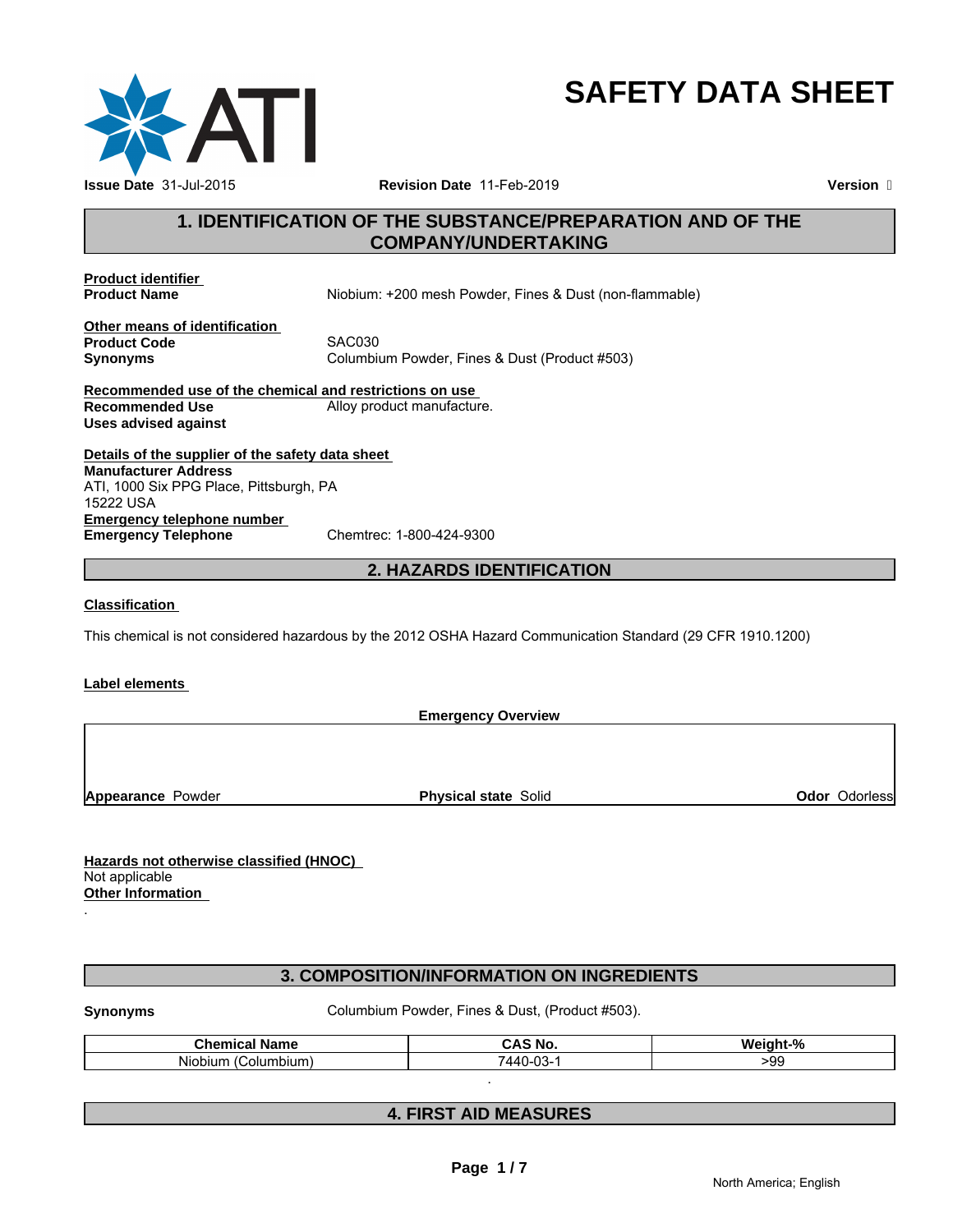|                           | <b>5. FIRE-FIGHTING MEASURES</b>                                                                                                                       |
|---------------------------|--------------------------------------------------------------------------------------------------------------------------------------------------------|
| Note to physicians        | Treat symptomatically.                                                                                                                                 |
|                           | Indication of any immediate medical attention and special treatment needed                                                                             |
| <b>Symptoms</b>           | None anticipated.                                                                                                                                      |
|                           | Most important symptoms and effects, both acute and delayed                                                                                            |
| Ingestion                 | IF SWALLOWED: Call a POISON CENTER or doctor/physician if you feel unwell.                                                                             |
| <b>Inhalation</b>         | If excessive amounts of smoke, fume, or particulate are inhaled during processing, remove<br>to fresh air and consult a qualified health professional. |
| <b>Skin Contact</b>       | None under normal use conditions.                                                                                                                      |
| Eye contact               | In the case of particles coming in contact with eyes during processing, treat as with any<br>foreign object.                                           |
| <b>First aid measures</b> |                                                                                                                                                        |

#### **Suitable extinguishing media**

Product not flammable in the form as distributed, flammable as finely divided particles or pieces resulting from processing of this product. Isolate large fires and allow to burn out. Smother small fires with salt (NaCl) or class D dry powder fire extinguisher.

**Unsuitable extinguishing media** Do not spray water on burning metal as an explosion may occur. This explosive characteristic is caused by the hydrogen and steam generated by the reaction of water with the burning material.

#### **Specific hazards arising from the chemical**

Intense heat. Very fine, high surface area material resulting from grinding, buffing, polishing, or similar processes of this product may ignite spontaneously at room temperature. WARNING: Fine particles resulting from grinding, buffing, polishing, or similar processes of this product may form combustible dust-air mixtures. Keep particles away from all ignition sources including heat, sparks, and flame. Prevent dust accumulations to minimize combustible dust hazard.

#### **Hazardous combustion products**Not applicable.

**Explosion data Sensitivity to Mechanical Impact** None. **Sensitivity to Static Discharge** None.

#### **Protective equipment and precautions for firefighters**

Firefighters should wear self-contained breathing apparatus and full firefighting turnout gear.

### **6. ACCIDENTAL RELEASE MEASURES**

#### **Personal precautions, protective equipment and emergency procedures**

**Personal precautions** Use personal protective equipment as required. **For emergency responders** Use personal protective equipment as required. **Environmental precautions Environmental precautions** Collect spillage to prevent release to the environment. **Methods and material for containment and cleaning up Methods for containment** Prevent further leakage or spillage if safe to do so.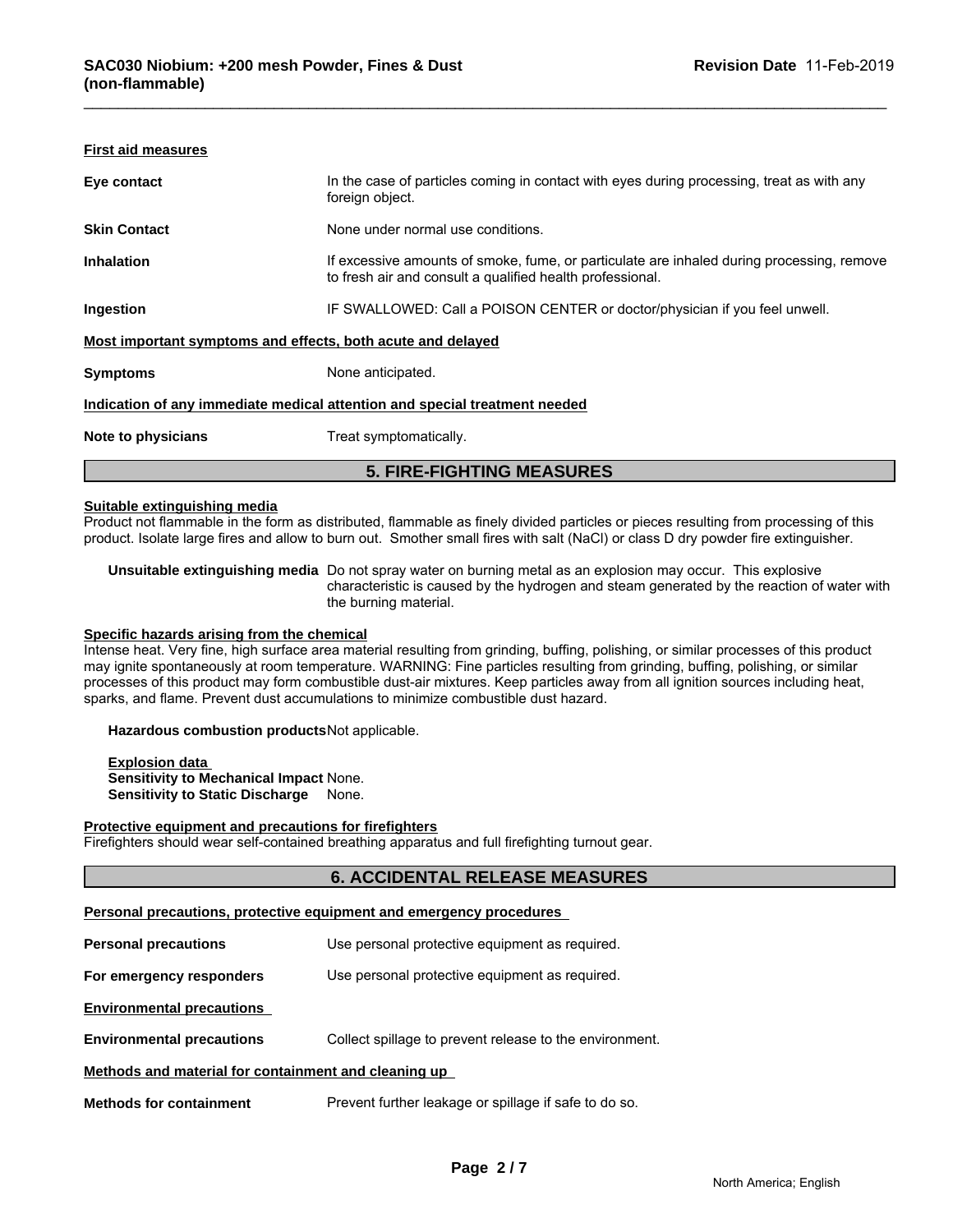**Methods for cleaning up** Sweep or shovel material into dry containers. Avoid creating uncontrolled dust.

# **7. HANDLING AND STORAGE**

#### **Precautions for safe handling**

**Advice on safe handling** Very fine, high surface area material resulting from grinding, buffing, polishing, or similar processes of this product may ignite spontaneously at room temperature. WARNING: Fine particles resulting from grinding, buffing, polishing, or similar processes of this product may form combustible dust-air mixtures. Keep particles away from all ignition sources including heat, sparks, and flame. Prevent dust accumulations to minimize combustible dust hazard.

| Conditions for safe storage, including any incompatibilities |                                                                                                                                   |  |
|--------------------------------------------------------------|-----------------------------------------------------------------------------------------------------------------------------------|--|
| <b>Storage Conditions</b>                                    | Keep away from heat, sparks, flame and other sources of ignition (i.e., pilot lights, electric<br>motors and static electricity). |  |
| Dissolves in hydrofluoric acid.<br>Incompatible materials    |                                                                                                                                   |  |

# **8. EXPOSURE CONTROLS/PERSONAL PROTECTION**

#### **Control parameters**

| $\sim$<br>∵hen<br>Name<br>mıca:<br>,,,,, | .GIF<br>Δ.<br>. . | DEL.<br><b>OCUA</b><br>--- |
|------------------------------------------|-------------------|----------------------------|
| .<br>olumbium:<br>Niobium                |                   |                            |
| 7440-03<br>U-UJ-                         |                   |                            |

#### **Appropriate engineering controls**

**Engineering Controls Avoid generation of uncontrolled particles.** 

#### **Individual protection measures, such as personal protective equipment**

| <b>Eye/face protection</b>            | When airborne particles may be present, appropriate eye protection is recommended. For<br>example, tight-fitting goggles, foam-lined safety glasses or other protective equipment that<br>shield the eyes from particles.                                                                                                                                                       |
|---------------------------------------|---------------------------------------------------------------------------------------------------------------------------------------------------------------------------------------------------------------------------------------------------------------------------------------------------------------------------------------------------------------------------------|
| Skin and body protection              | Fire/flame resistant/retardant clothing may be appropriate during hot work with the product.                                                                                                                                                                                                                                                                                    |
| <b>Respiratory protection</b>         | When particulates/fumes/gases are generated and if exposure limits are exceeded or<br>irritation is experienced, proper approved respiratory protection should be worn.<br>Positive-pressure supplied air respirators may be required for high airborne contaminant<br>concentrations. Respiratory protection must be provided in accordance with current local<br>regulations. |
| <b>General Hygiene Considerations</b> | Handle in accordance with good industrial hygiene and safety practice.                                                                                                                                                                                                                                                                                                          |

#### **9. PHYSICAL AND CHEMICAL PROPERTIES**

#### **Information on basic physical and chemical properties**

| <b>Physical state</b><br>Appearance<br>Color                                                                        | Solid<br>Powder<br>metallic gray or silver                             | Odor<br><b>Odor threshold</b>      | <b>Odorless</b><br>Not applicable |
|---------------------------------------------------------------------------------------------------------------------|------------------------------------------------------------------------|------------------------------------|-----------------------------------|
| <b>Property</b><br>рH<br><b>Melting point/freezing point</b><br>Boiling point / boiling range<br><b>Flash point</b> | <b>Values</b><br>2470 °C / 4480 °F<br>$\overline{\phantom{0}}$<br>$\,$ | Remarks • Method<br>Not applicable |                                   |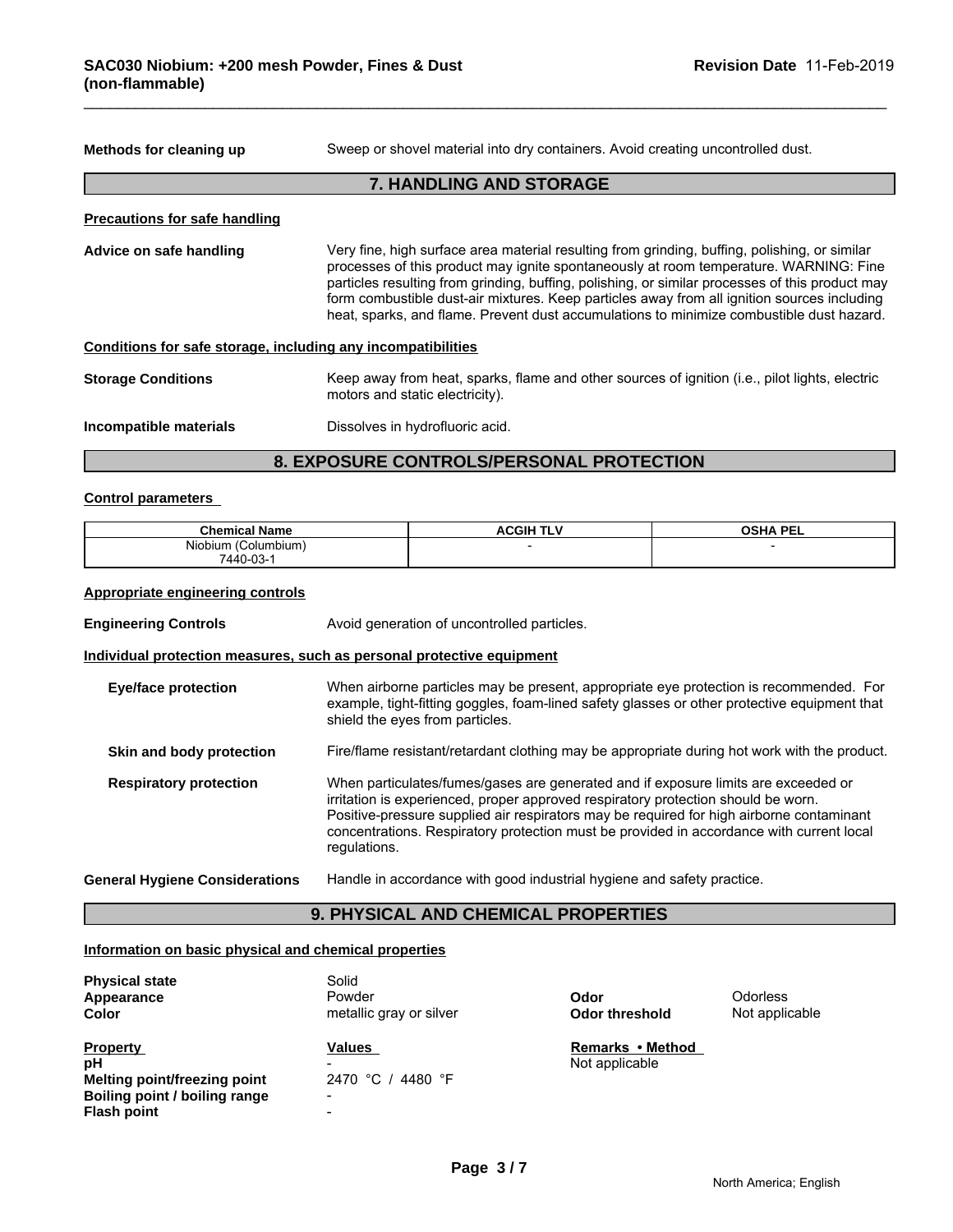| flammable as finely divided particles or pieces<br>resulting from processing of this product |
|----------------------------------------------------------------------------------------------|
| Product not flammable in the form as distributed.                                            |
|                                                                                              |
|                                                                                              |

**Reactivity** 

Not applicable

# **Chemical stability**

Stable under normal conditions.

#### **Possibility of Hazardous Reactions**

None under normal processing.

Hazardous polymerization Hazardous polymerization does not occur.

#### **Conditions to avoid**

Dust formation and dust accumulation.

#### **Incompatible materials**

Dissolves in hydrofluoric acid.

#### **Hazardous Decomposition Products**

Not applicable.

# **11. TOXICOLOGICAL INFORMATION**

### **Information on likely routes of exposure**

#### **Product Information**

**Inhalation** Product not classified.

#### **Eye contact Exercise Exercise Exercise Exercise Exercise Exercise Exercise Exercise Exercise Exercise Exercise**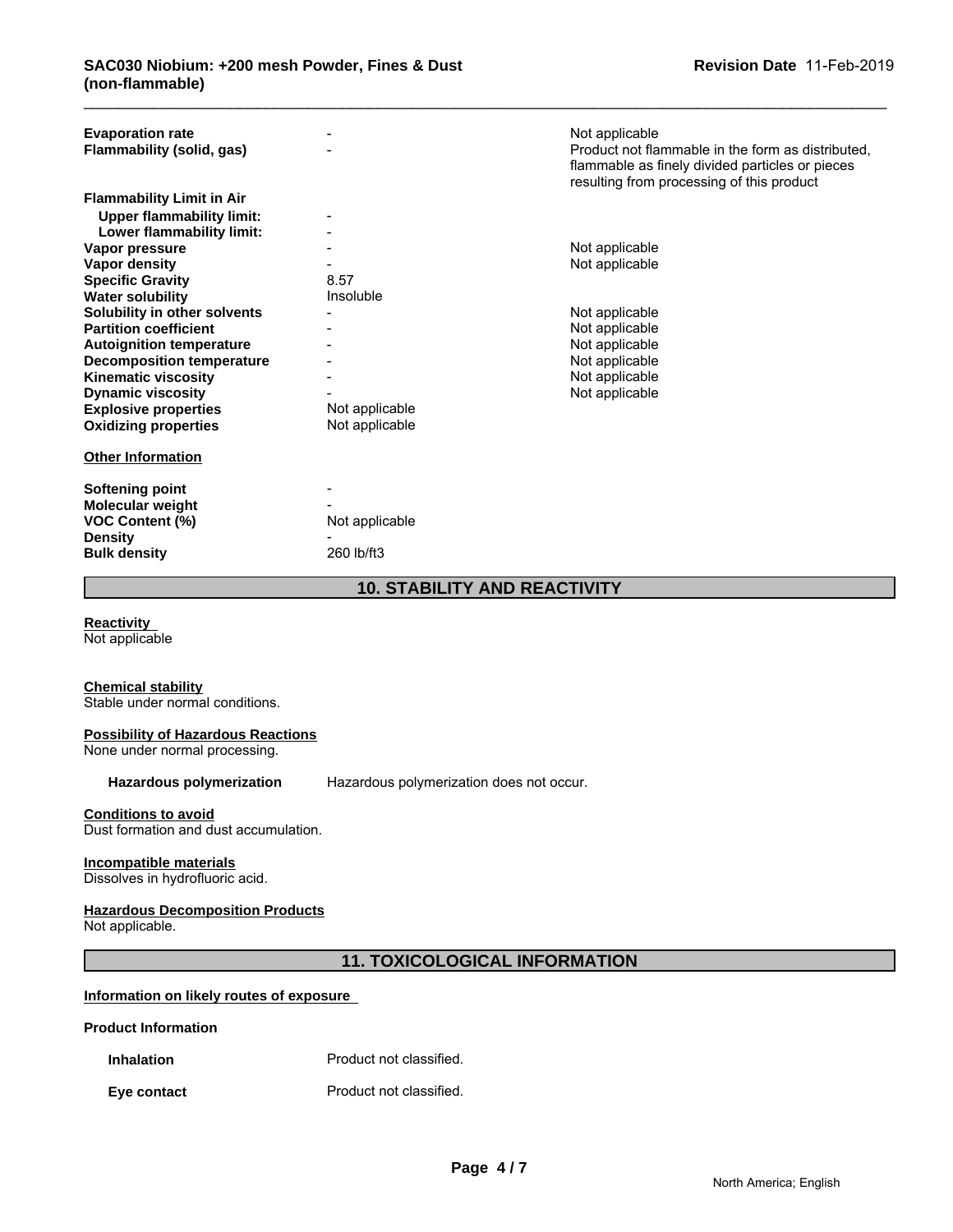**Skin Contact** Product not classified.

#### **Ingestion** Product not classified.

| <b>Chemical Name</b>   | Oral LD50            | <b>LD50</b><br>Dermal | <b>Inhalation LC50</b> |
|------------------------|----------------------|-----------------------|------------------------|
| Niobium<br>(Columbium) | $\sim$<br>∣ mq/kq bw | 2000<br>) mg/kg bw    |                        |
| $17440-03-$            |                      |                       |                        |

#### **Information on toxicological effects**

**Symptoms** None known.

#### **Delayed and immediate effects as well as chronic effects from short and long-term exposure**

| <b>Acute toxicity</b>             | Product not classified. |
|-----------------------------------|-------------------------|
| <b>Skin corrosion/irritation</b>  | Product not classified. |
| Serious eye damage/eye irritation | Product not classified. |
| <b>Sensitization</b>              | Product not classified. |
| Germ cell mutagenicity            | Product not classified. |
| Carcinogenicity                   | Product not classified. |
| <b>Reproductive toxicity</b>      | Product not classified. |
| <b>STOT - single exposure</b>     | Product not classified. |
| <b>STOT - repeated exposure</b>   | Product not classified. |
| <b>Aspiration hazard</b>          | Product not classified. |

# **12. ECOLOGICAL INFORMATION**

#### **Ecotoxicity**

This product as shipped is not classified for aquatic toxicity.

| <b>Chemical Name</b>             | Algae/aguatic plants | Fish | Toxicity to<br>microorganisms | Crustacea |
|----------------------------------|----------------------|------|-------------------------------|-----------|
| Niobium (Columbium)<br>7440-03-1 |                      |      |                               |           |

#### **Persistence and degradability**

### **Bioaccumulation**

.

#### **Other adverse effects**

# **13. DISPOSAL CONSIDERATIONS**

#### **Waste treatment methods**

| Disposal of wastes            | Disposal should be in accordance with applicable regional, national and local laws and<br>regulations. |
|-------------------------------|--------------------------------------------------------------------------------------------------------|
| <b>Contaminated packaging</b> | Disposal should be in accordance with applicable regional, national and local laws and<br>requlations. |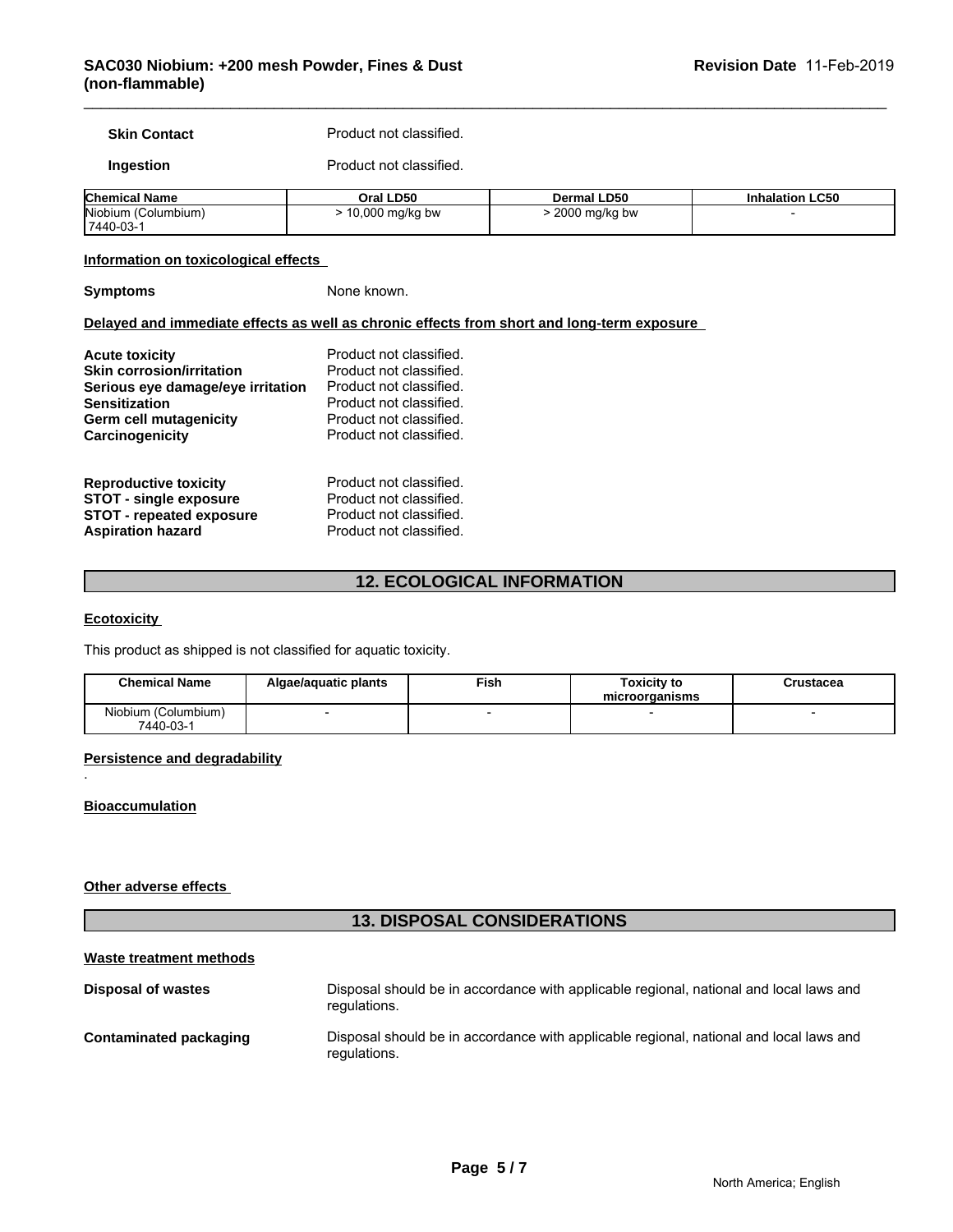# **14. TRANSPORT INFORMATION**

**DOT** Not regulated

## **15. REGULATORY INFORMATION**

| <b>International Inventories</b> |            |
|----------------------------------|------------|
| <b>TSCA</b>                      | Complies   |
| <b>DSL/NDSL</b>                  | Complies   |
| <b>EINECS/ELINCS</b>             | Complies   |
| <b>ENCS</b>                      | Complies   |
| <b>IECSC</b>                     | Complies   |
| <b>KECL</b>                      | Complies   |
| <b>PICCS</b>                     | Not Listed |
| <b>AICS</b>                      | Complies   |

#### **Legend:**

 **TSCA** - United States Toxic Substances Control Act Section 8(b) Inventory

 **DSL/NDSL** - Canadian Domestic Substances List/Non-Domestic Substances List

 **EINECS/ELINCS** - European Inventory of Existing Chemical Substances/European List of Notified Chemical Substances

 **ENCS** - Japan Existing and New Chemical Substances

 **IECSC** - China Inventory of Existing Chemical Substances

 **KECL** - Korean Existing and Evaluated Chemical Substances

 **PICCS** - Philippines Inventory of Chemicals and Chemical Substances

 **AICS** - Australian Inventory of Chemical Substances

### **US Federal Regulations**

#### **SARA 313**

Section 313 of Title III of the Superfund Amendments and Reauthorization Act of 1986 (SARA). This product does not contain any chemicals which are subject to the reporting requirements of the Act and Title 40 of the Code of Federal Regulations, Part 372

#### **CWA (Clean Water Act)**

This product does not contain any substances regulated as pollutants pursuant to the Clean Water Act (40 CFR 122.21 and 40 CFR 122.42)

#### **CERCLA**

This material, as supplied, does not contain any substances regulated as hazardous substances under the Comprehensive Environmental Response Compensation and Liability Act (CERCLA) (40 CFR 302) or the Superfund Amendments and Reauthorization Act (SARA) (40 CFR 355). There may be specific reporting requirements at the local, regional, or state level pertaining to releases of this material

#### **US State Regulations**

#### **California Proposition 65**

This product does not contain any Proposition 65 chemicals

#### **U.S. State Right-to-Know Regulations**